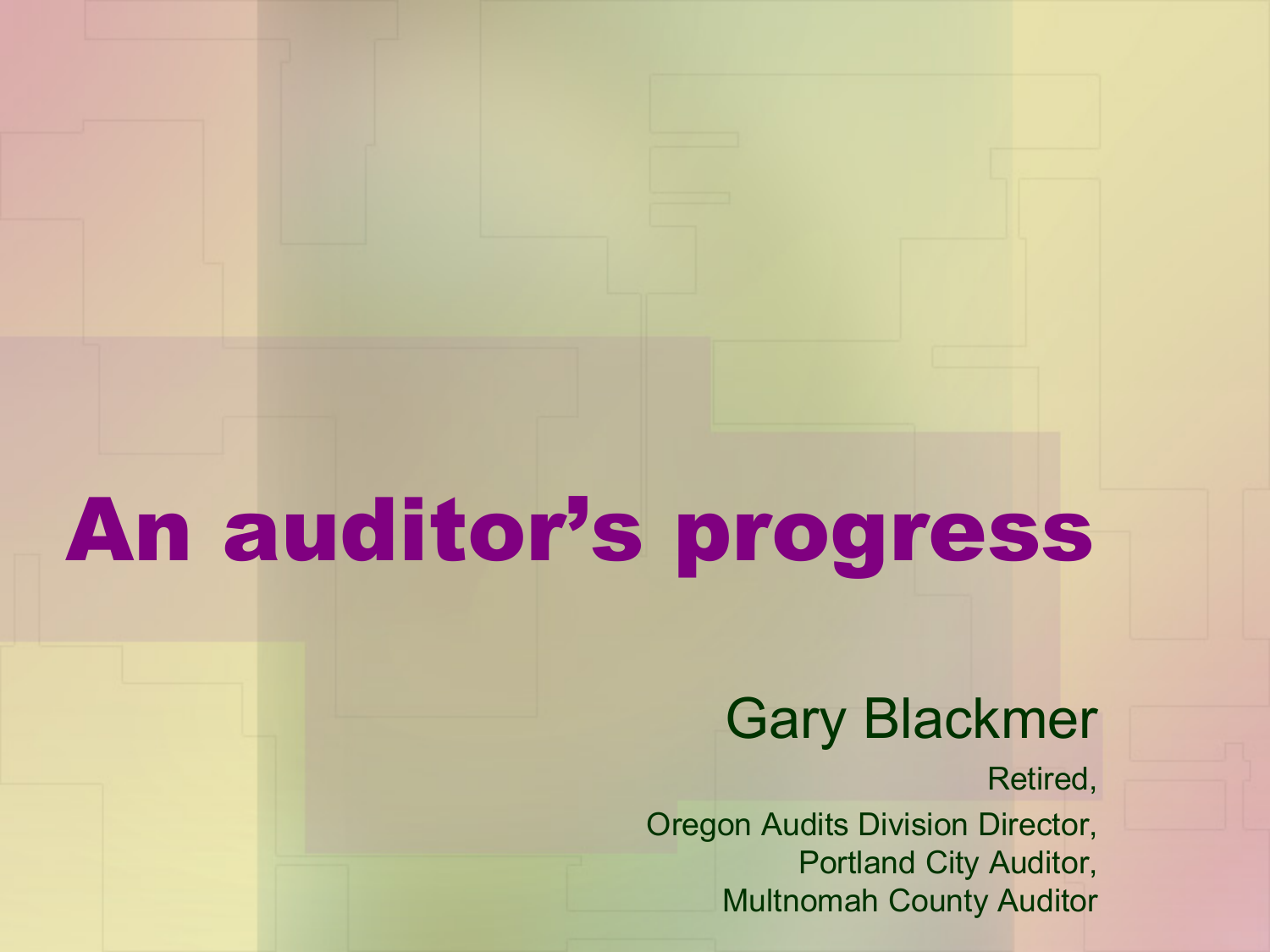Auditors are now tackling more important topics, applying more sophisticated methods, and producing greater impacts on their governments and for the public they serve. What lessons have we learned, and what challenges does our profession face?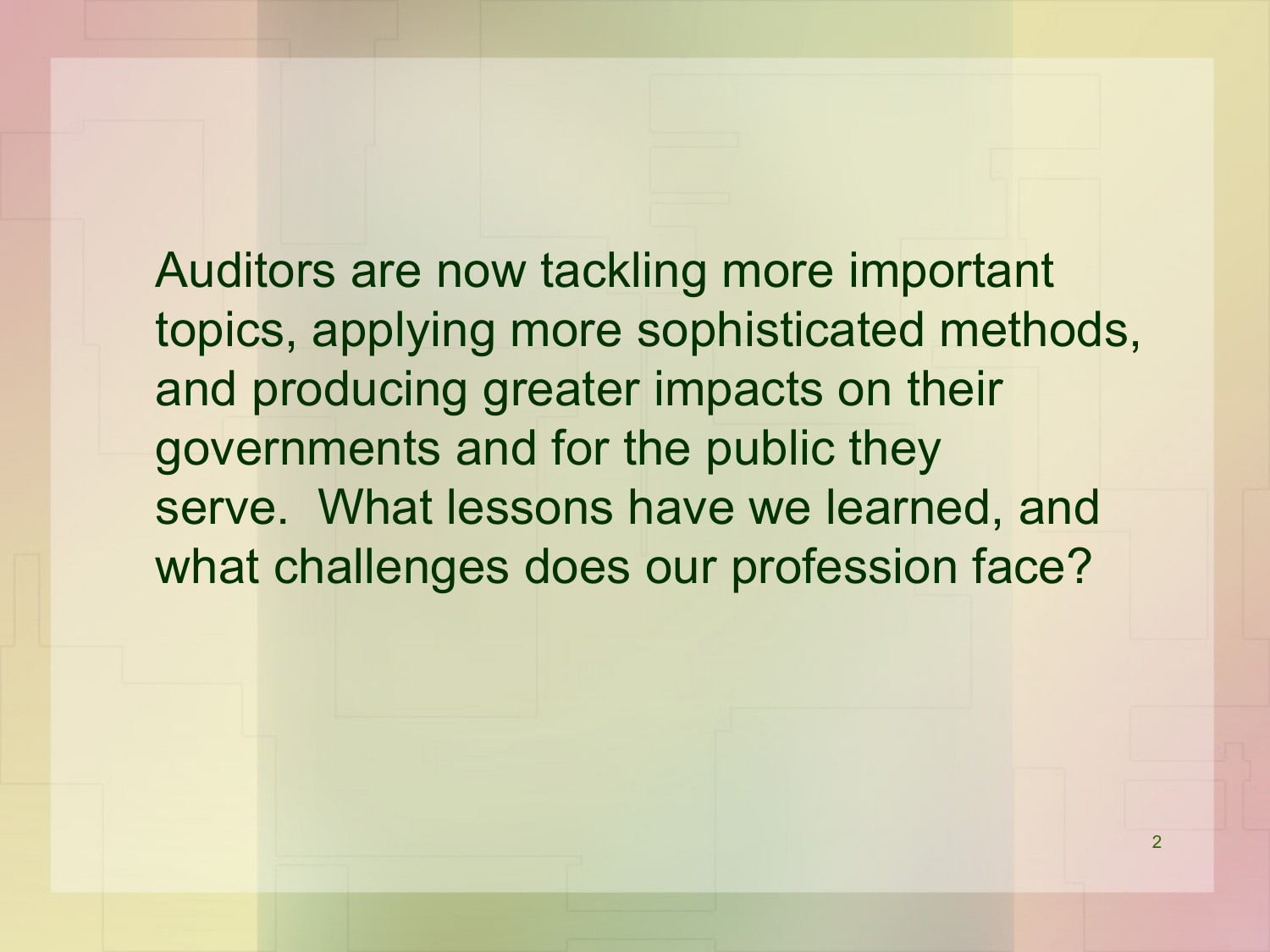## Past - Different times

- Galleon with 6 cubes each side, 10-keys
- Yellow Book was much thinner
- Peer reviews were being developed
- PCs were scarce
- Multiplan, Visicalc, Supercalc, Excel
- Wordstar, Samna, Wordperfect, Word
- The internet wasn't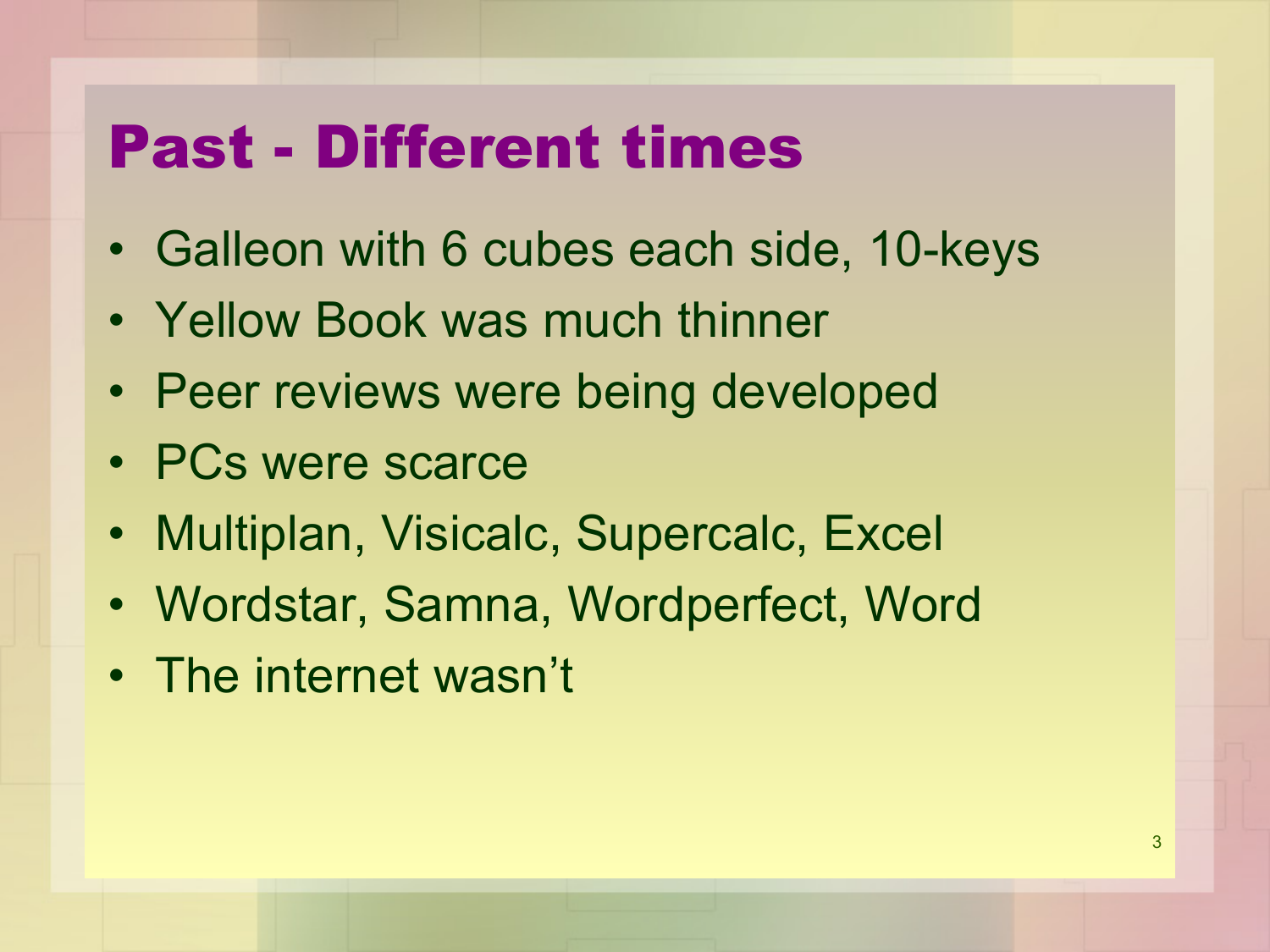# Google documents (ngram)



(click on line/label for focus)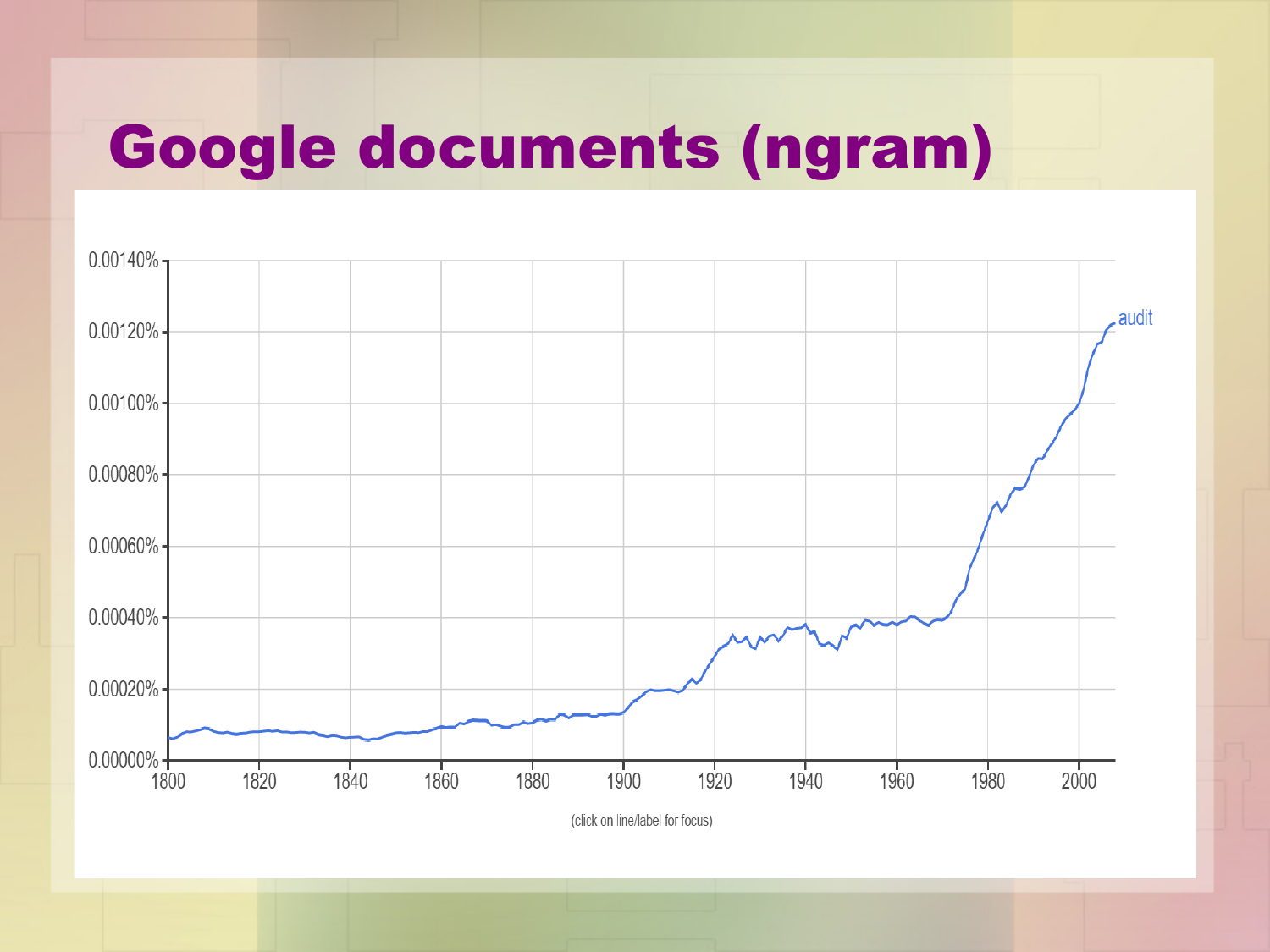#### Many audits

- 30 years of performance auditing
- City, County, City, State
- What I learned as a local auditor I took to the state, and I learned even more
- Absolutely wonderful career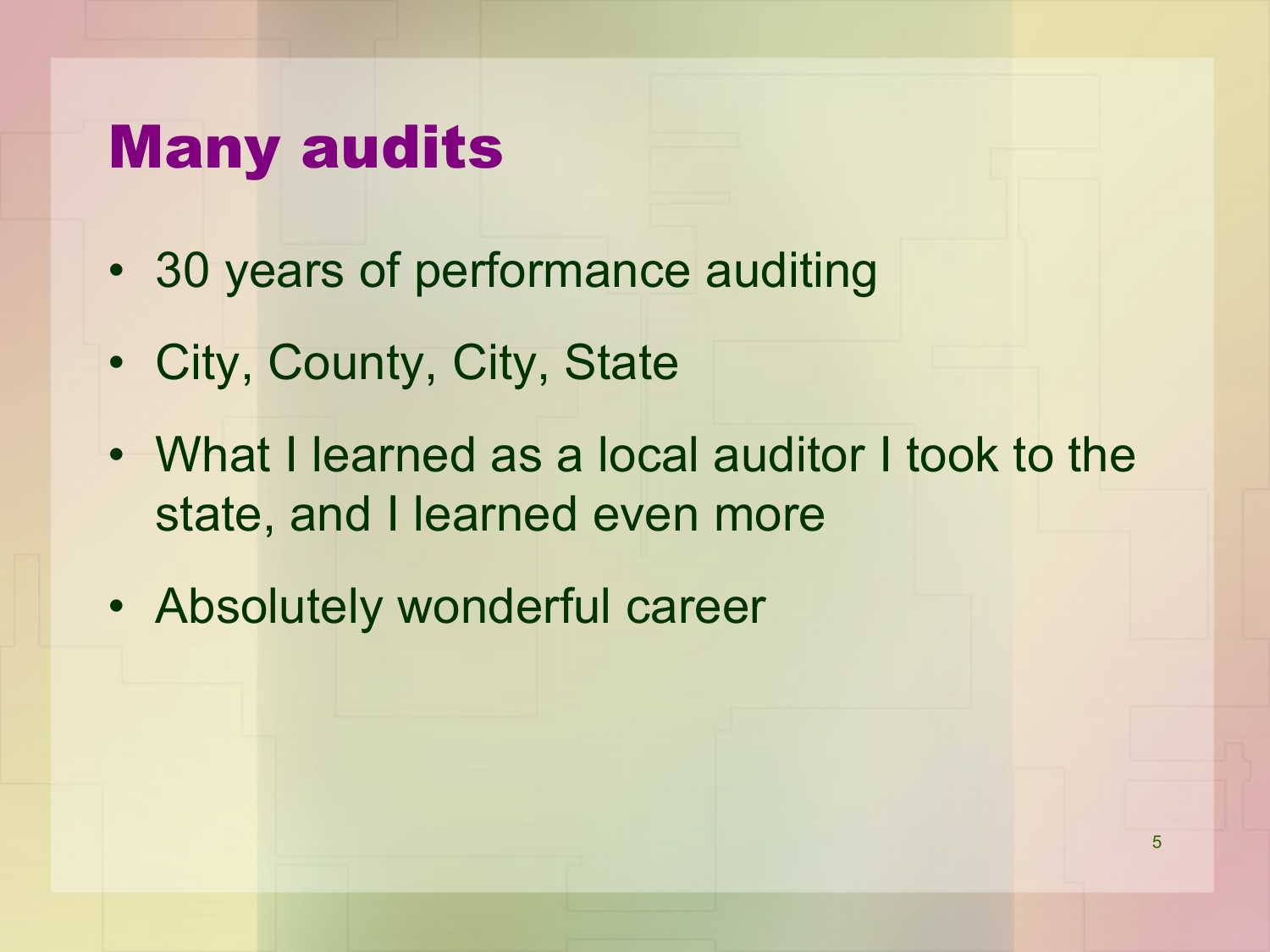#### Anything can be an audit

- Standards are about how your work is done
- Audit methods can work in other situations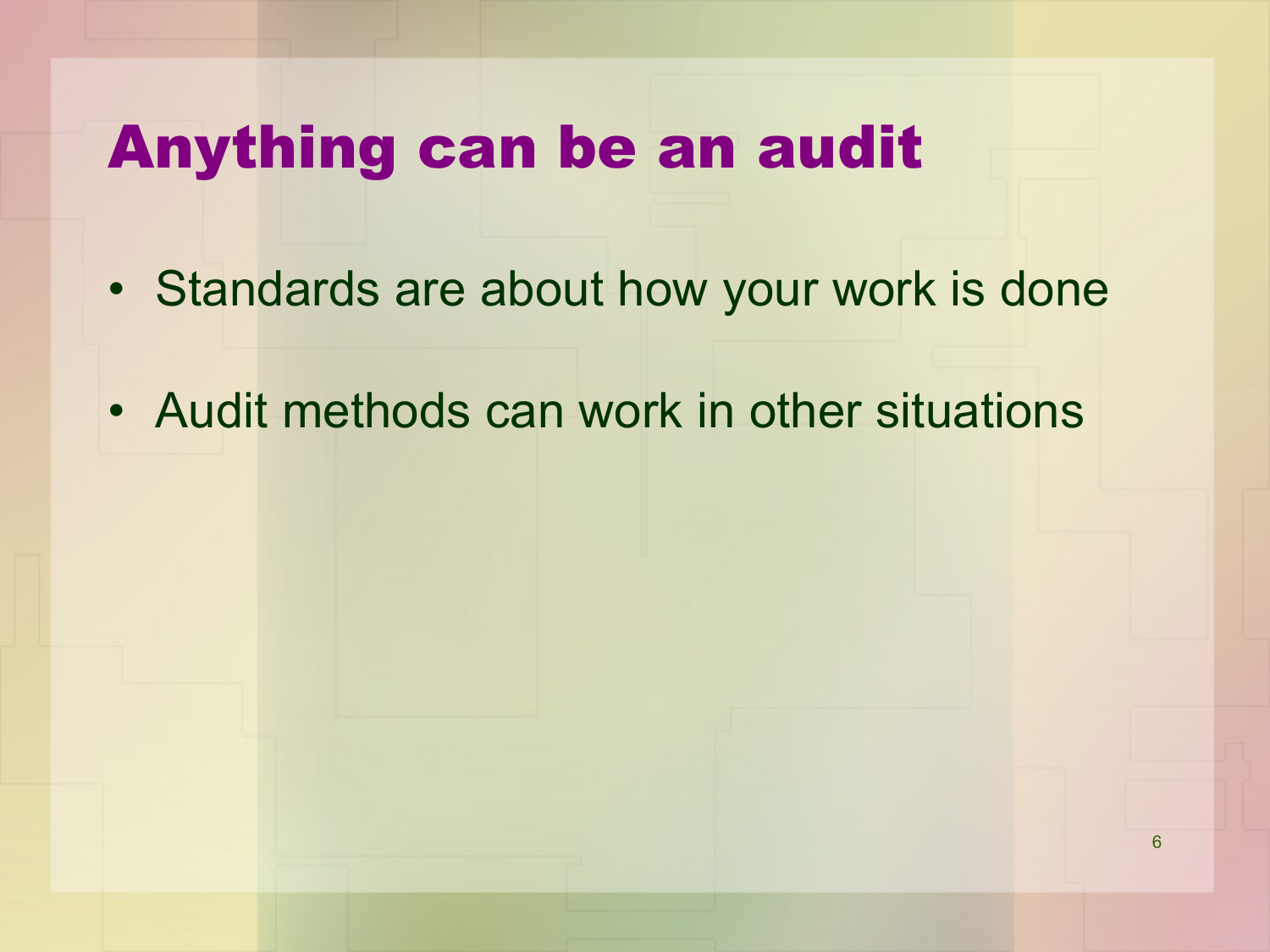# Don't audit the easy topics

- Difficult can mean complicated, large, controversial
- Don't scope to an organization's boundaries when the finding touches other organizations
- The difficult topics are often most important to the public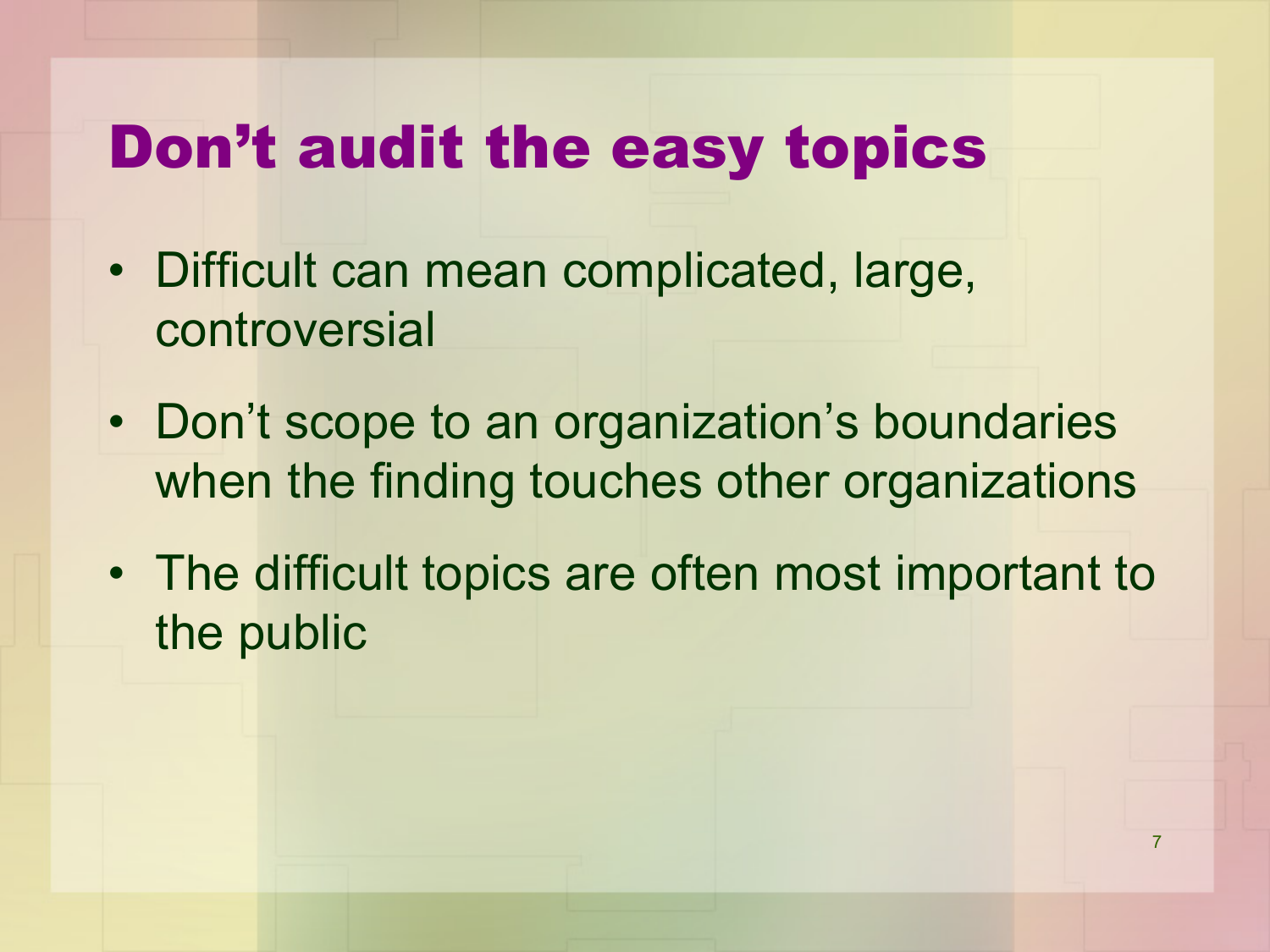#### The action is on the frontlines

- Most back office topics have negligible impact on the public
- Most organizations are pyramids and the base is where most resources go and where the public is served
- The mission is achieved at the frontlines, where you need to make a difference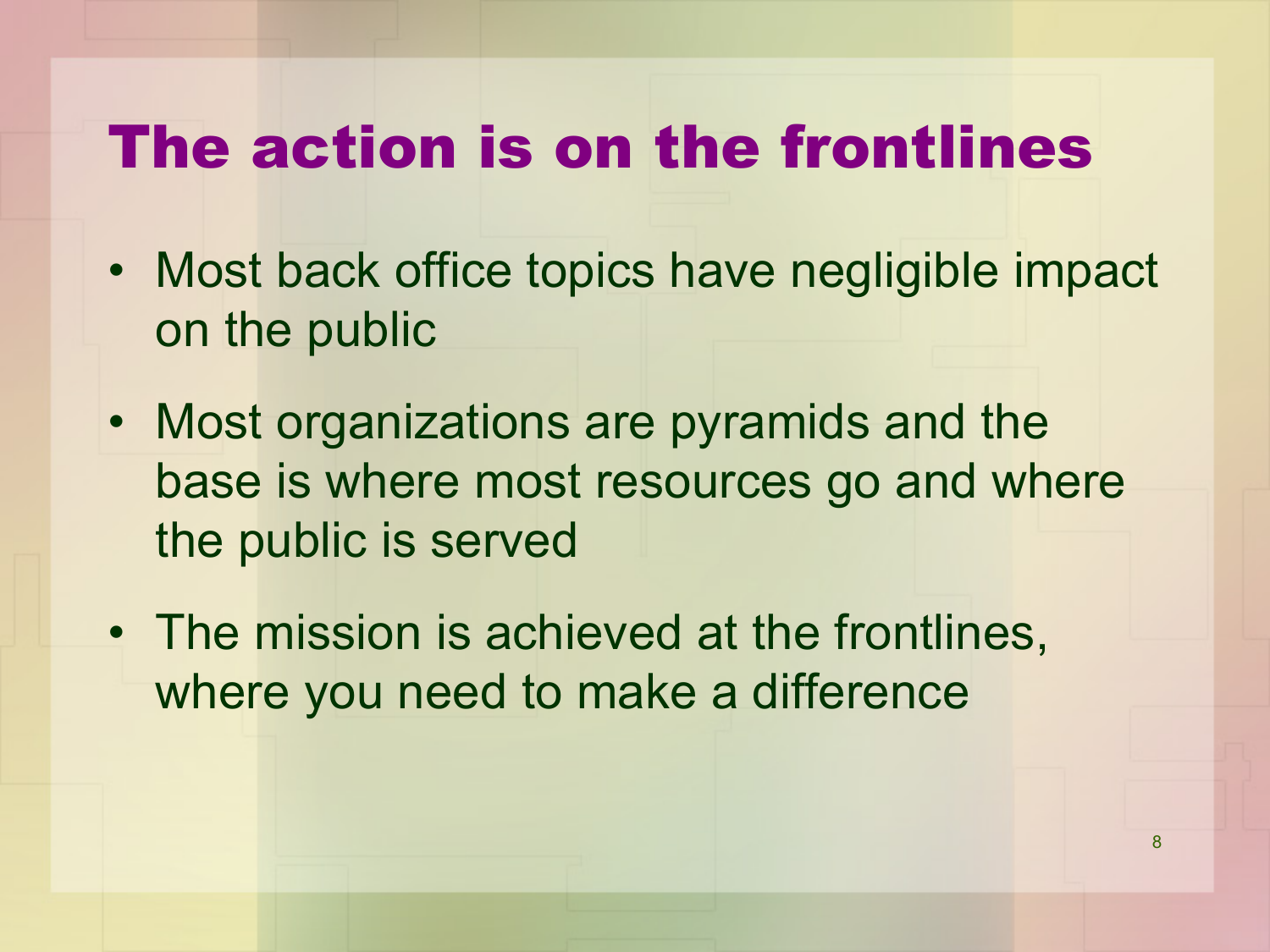# Data is great but don't get lost

- Absolute precision is often unnecessary
- The report should keep data simple
- Find the persuasive graph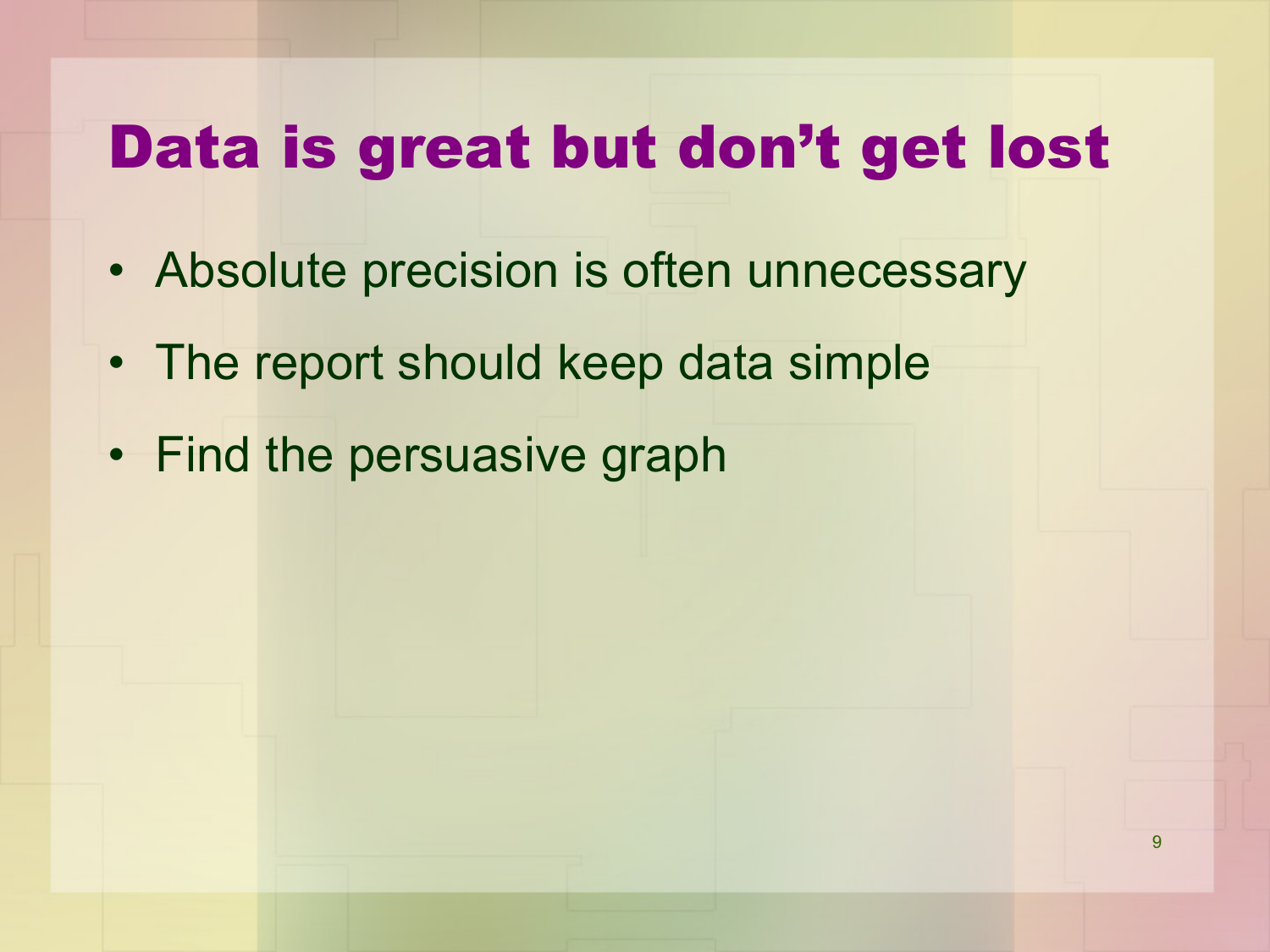# It's about the organization

- Know and report the context, root causes
- Understand and anticipate any auditee reasons for disagreeing
- Think about the auditee's organizational maturity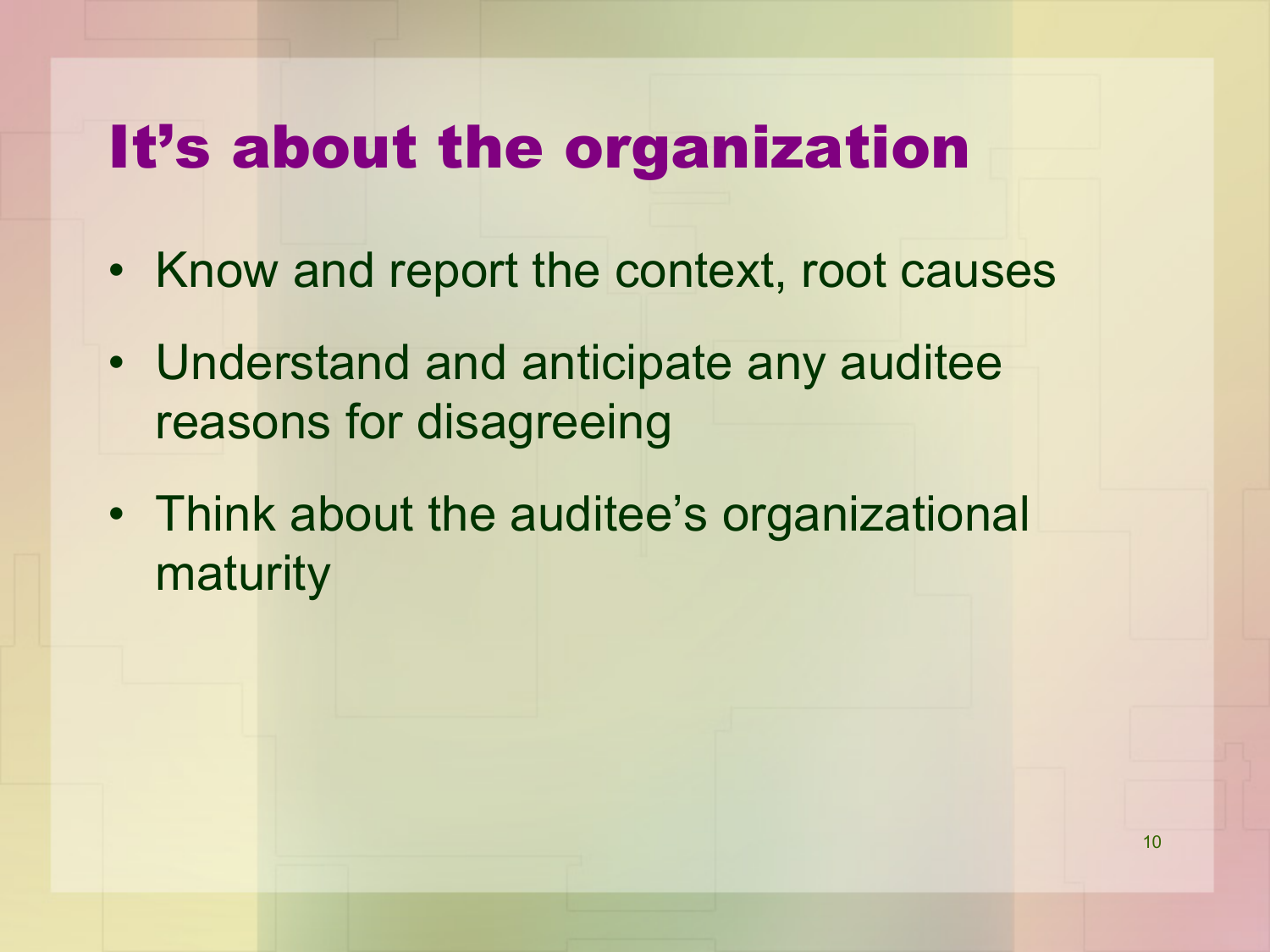#### Maturity model



**Optimizing**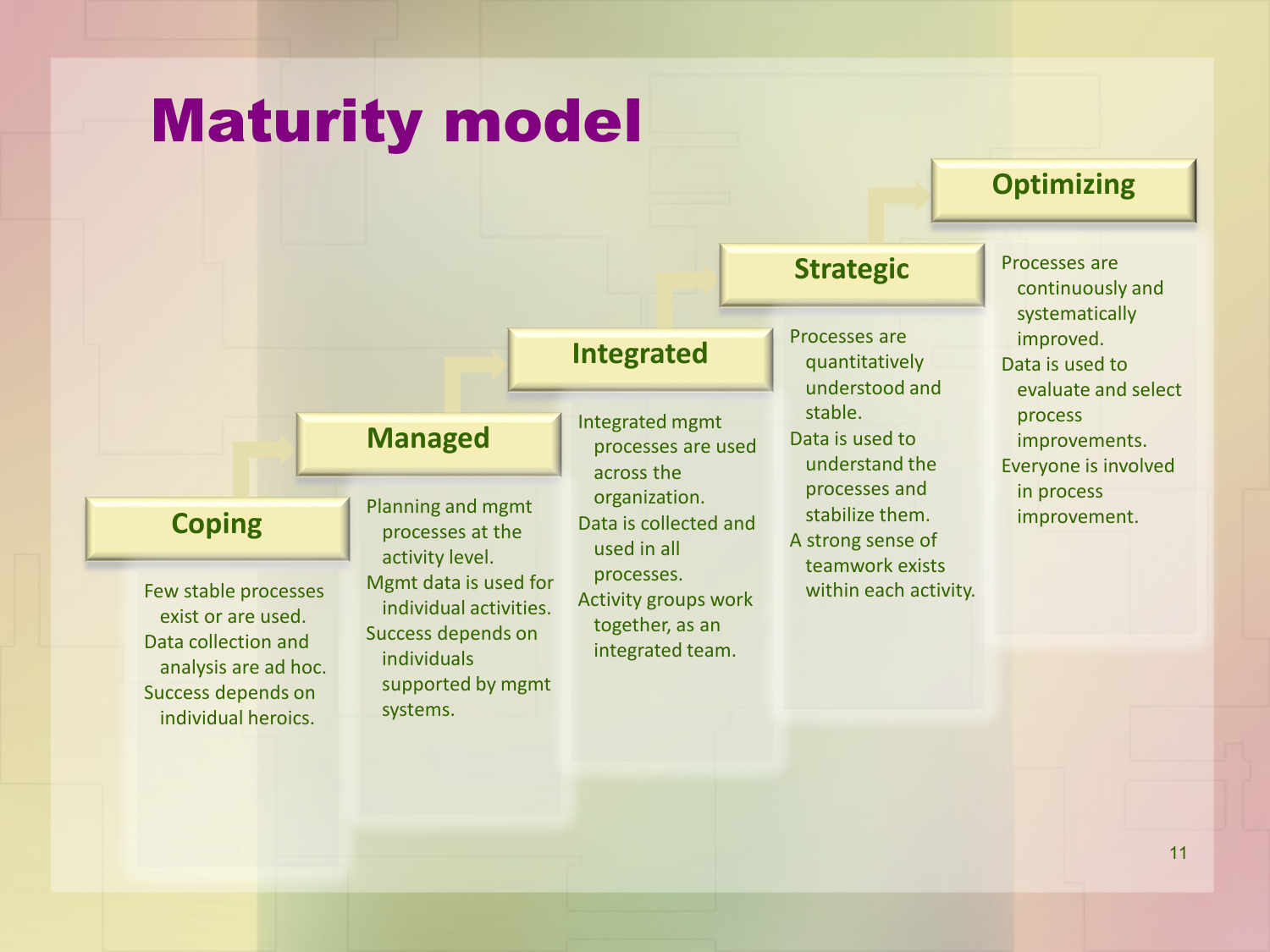# Start writing the audit early

- You should be able to write the summary before you start fieldwork
- Talk about what you're finding, it will simplify your language, then make notes on what you said
- Hire data-savvy reporters who can tolerate the audit documentation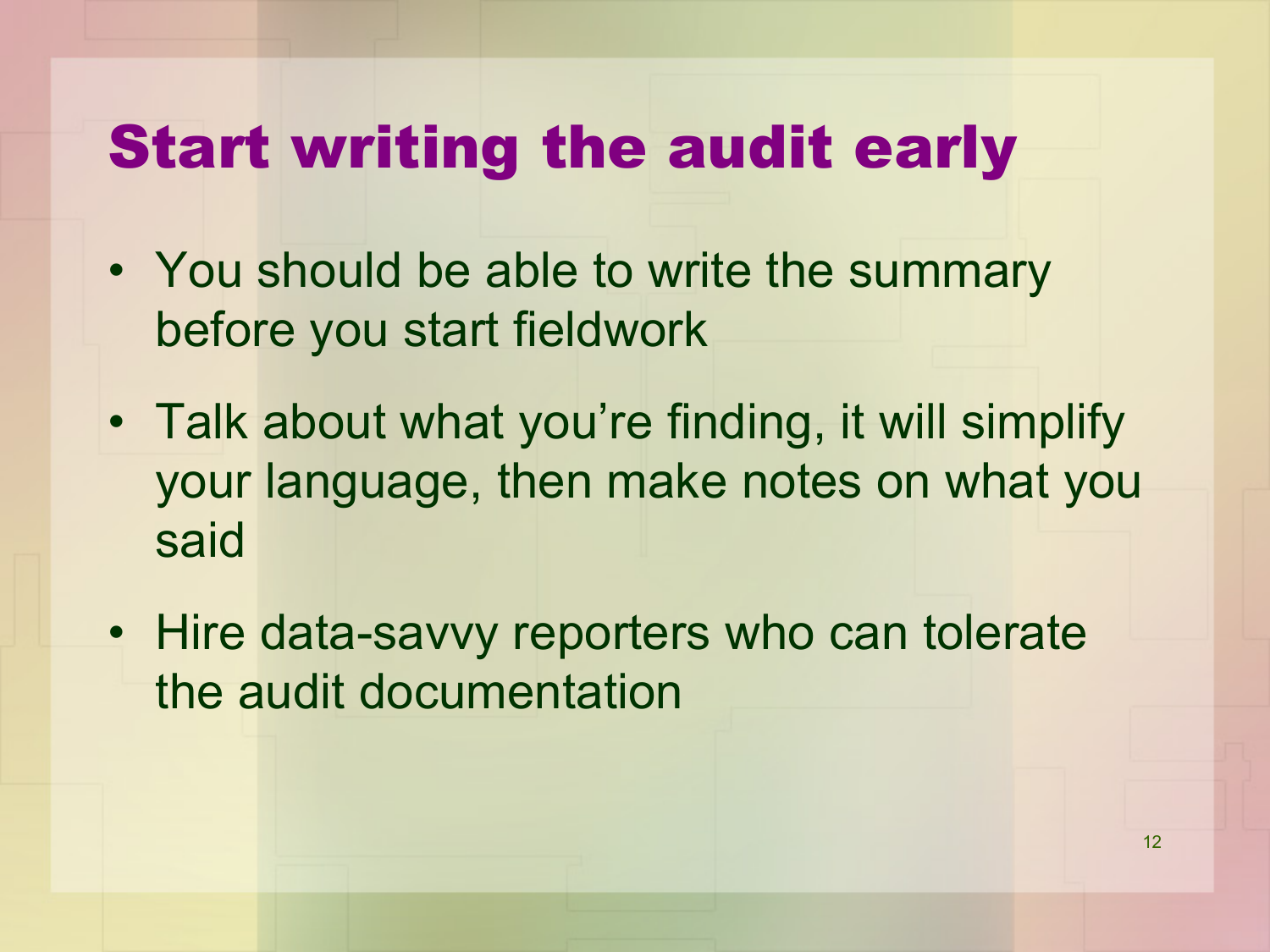#### English has many words

- 'Fail' is a cudgel of a word
- 'Significant' can be an insignificant amount
- After you write it, you can write it simpler
- Read it out loud to another person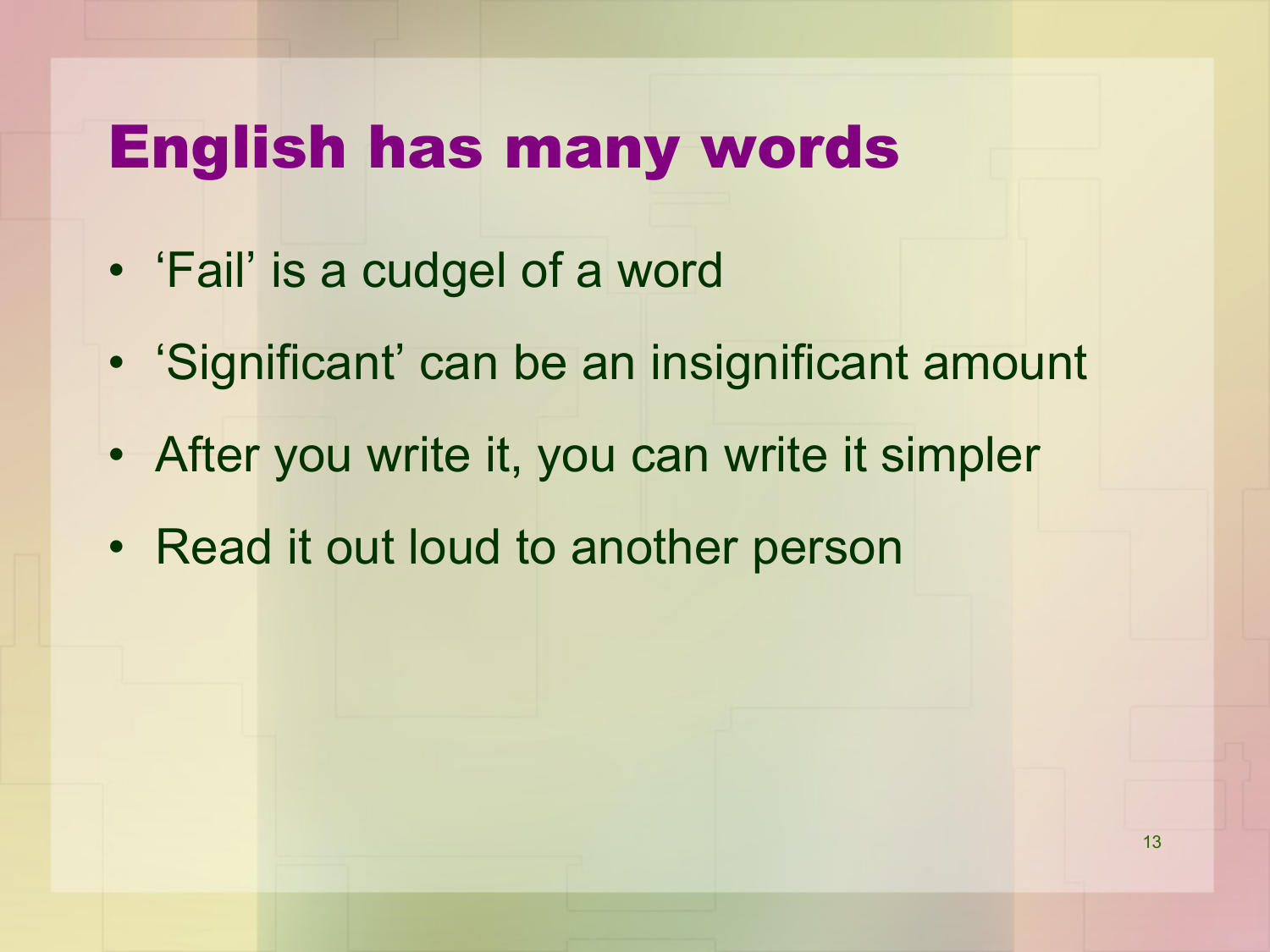# Audits get better with disagreements

- If your writing is unclear you can edit it
- If your audit is wrong you can fix it
- If your audit is right, you know where to make it stronger
- If the auditee is wrong you can explain why in the audit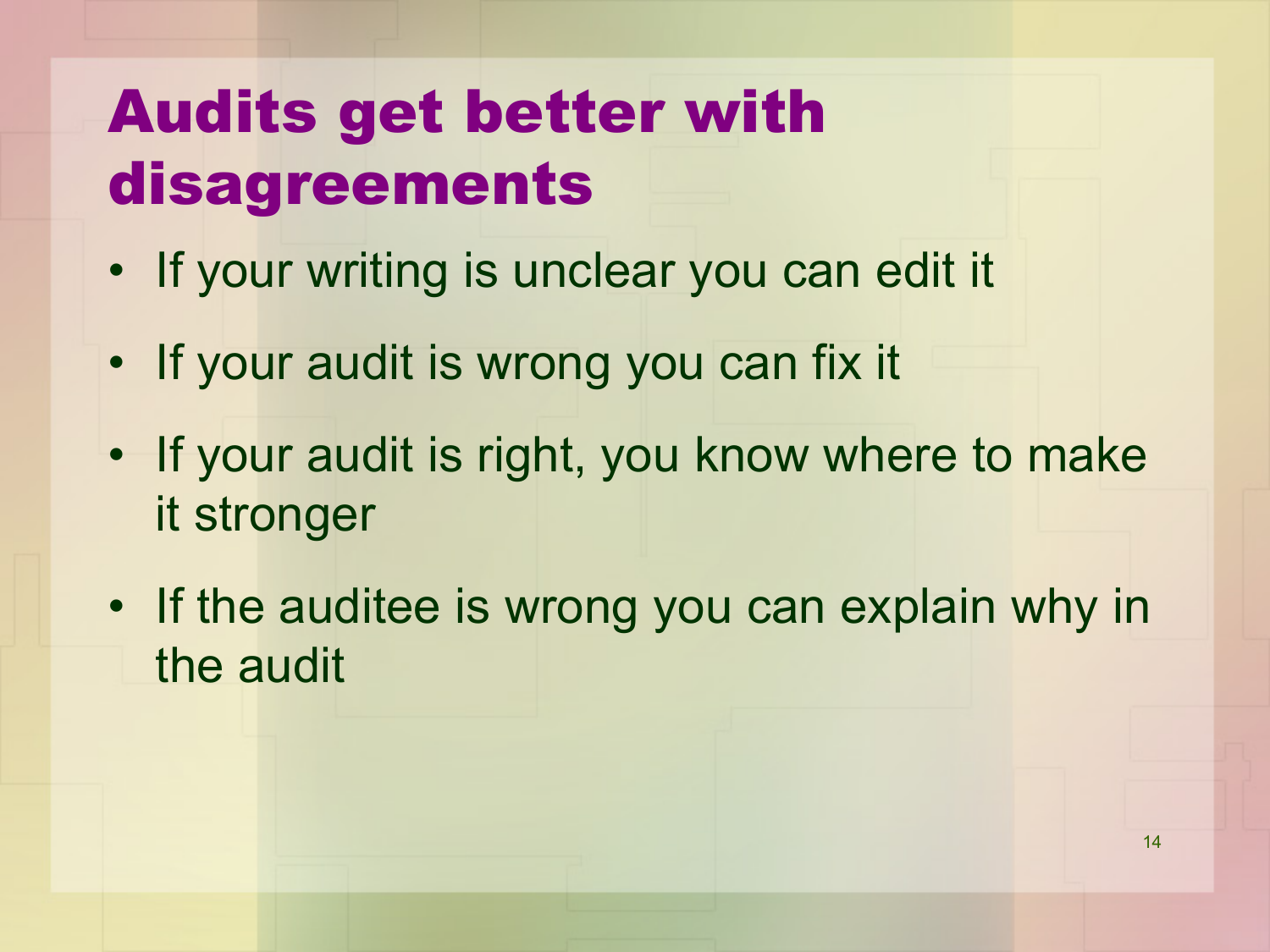# Your own organization is critical

- Audit staff are not just the eyes and ears but the 'processors' of your organization
- Invert the pyramid
- Build staff capacity to train others, explore new analytical tools, enrich the office culture
- Strong and open communications channels
- Auditors should learn from the mistakes of others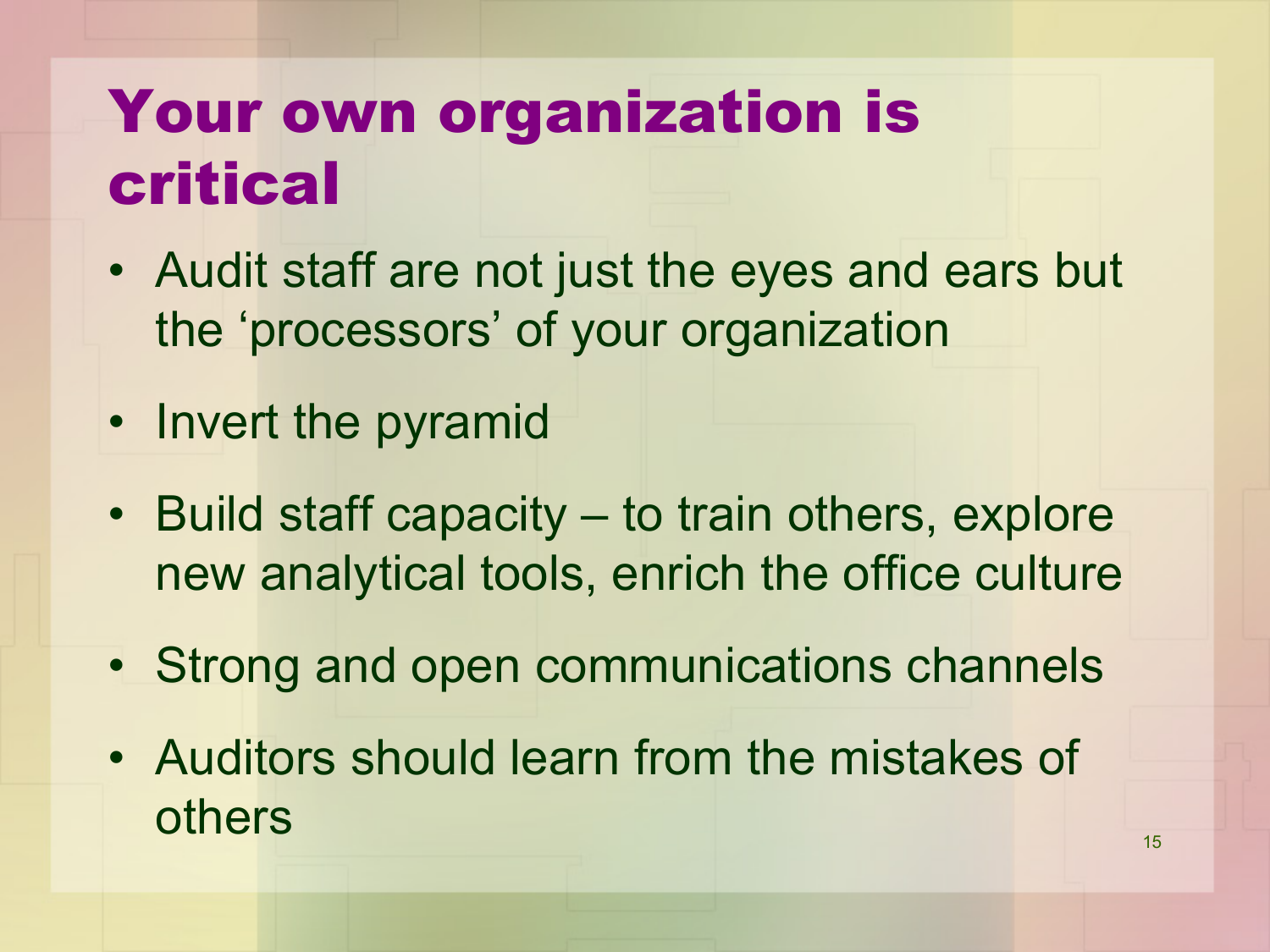# Northwest audits are 'the best practices' in the US

- Local government performance auditing started here
- Innovation and award-winning audits
- Influence in the audit profession
- Thriving networks of auditors
- Far from Washington DC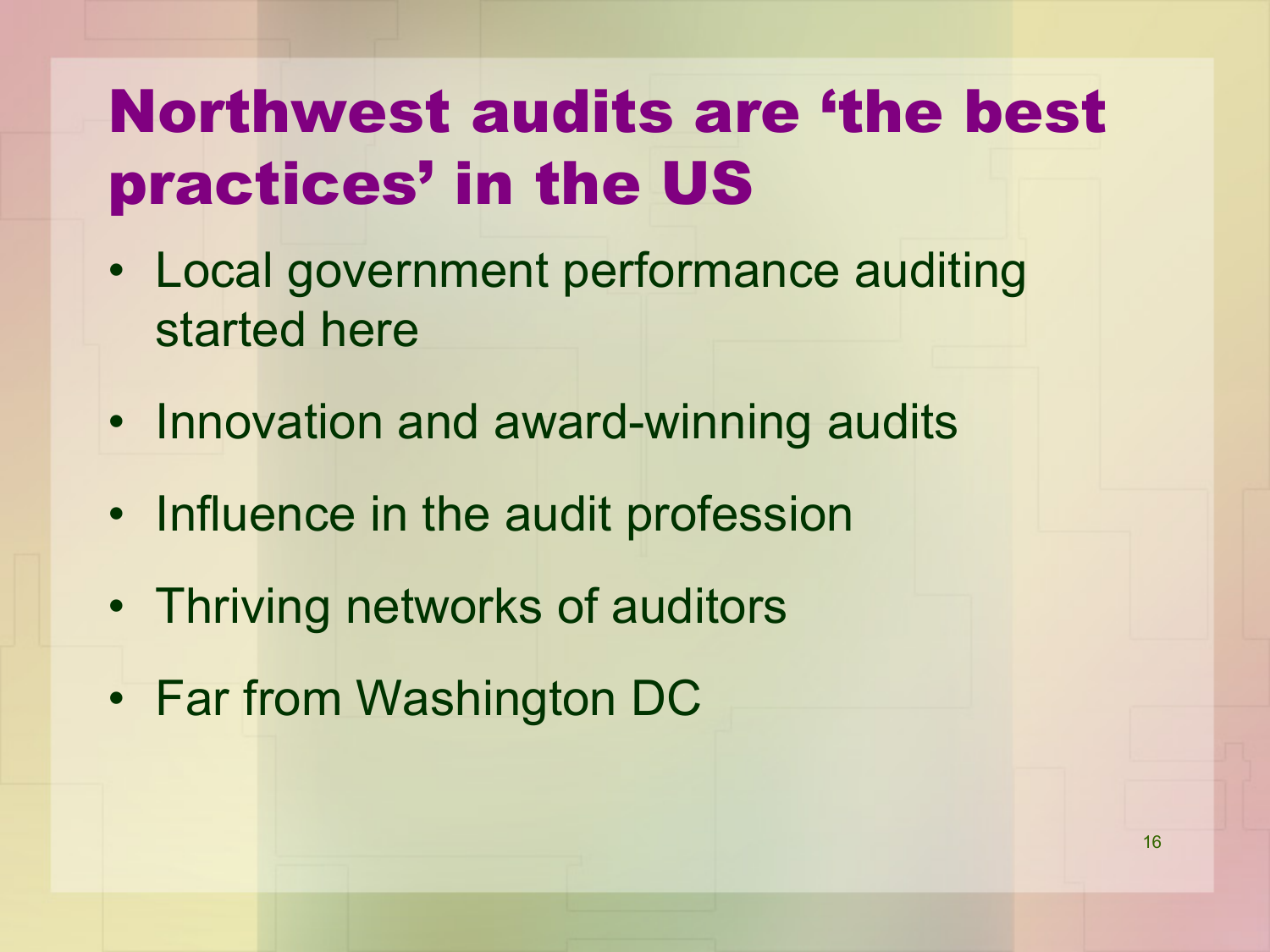# Future – different times

- Big data
- Analytical tools
- Hacking
- Extinction of news reporters
- Competition for public attention
- 400-page Yellow Book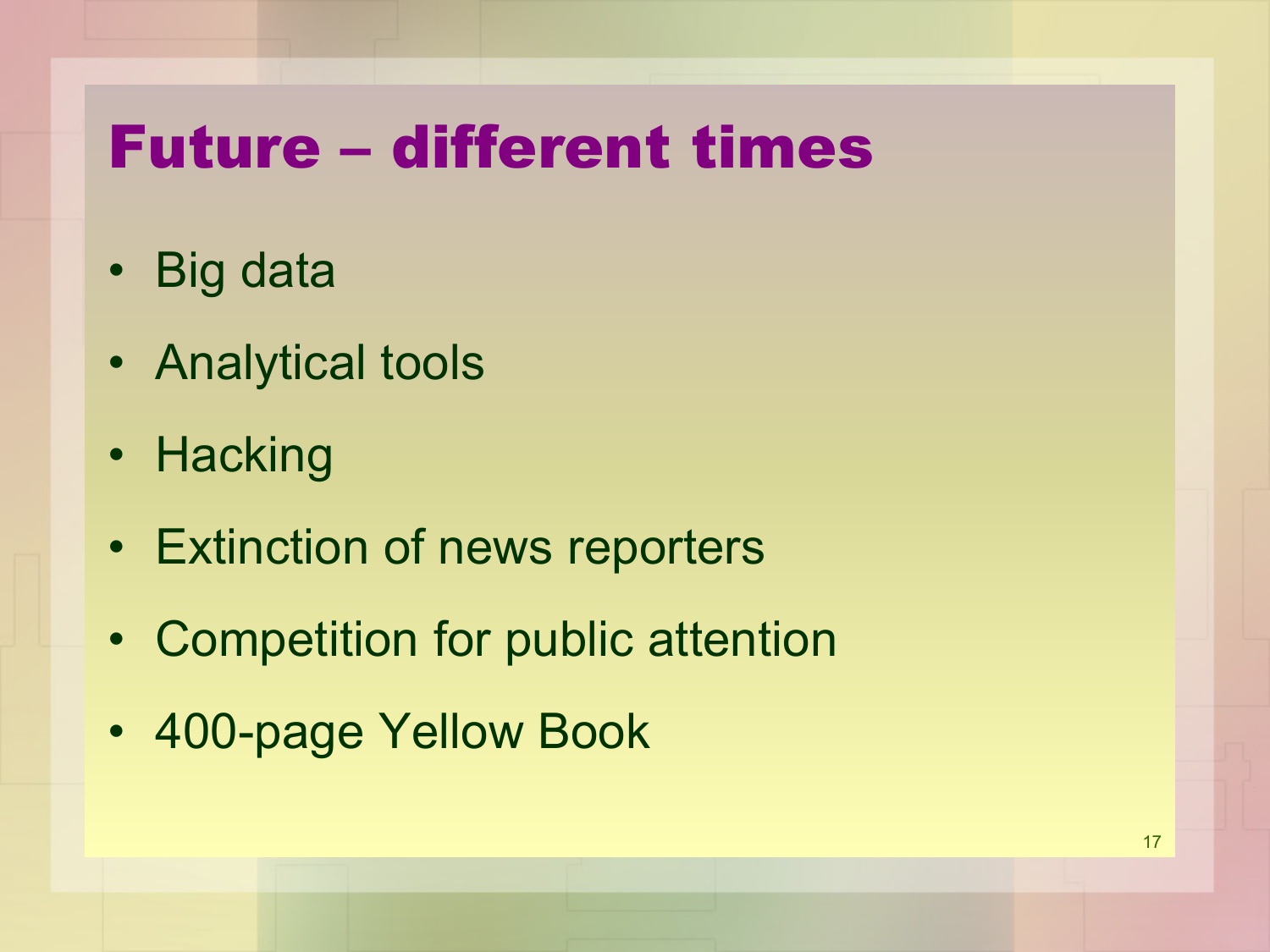# Avoid the accountability schemes of others

- Auditing performance measures
- Auditing big data reliability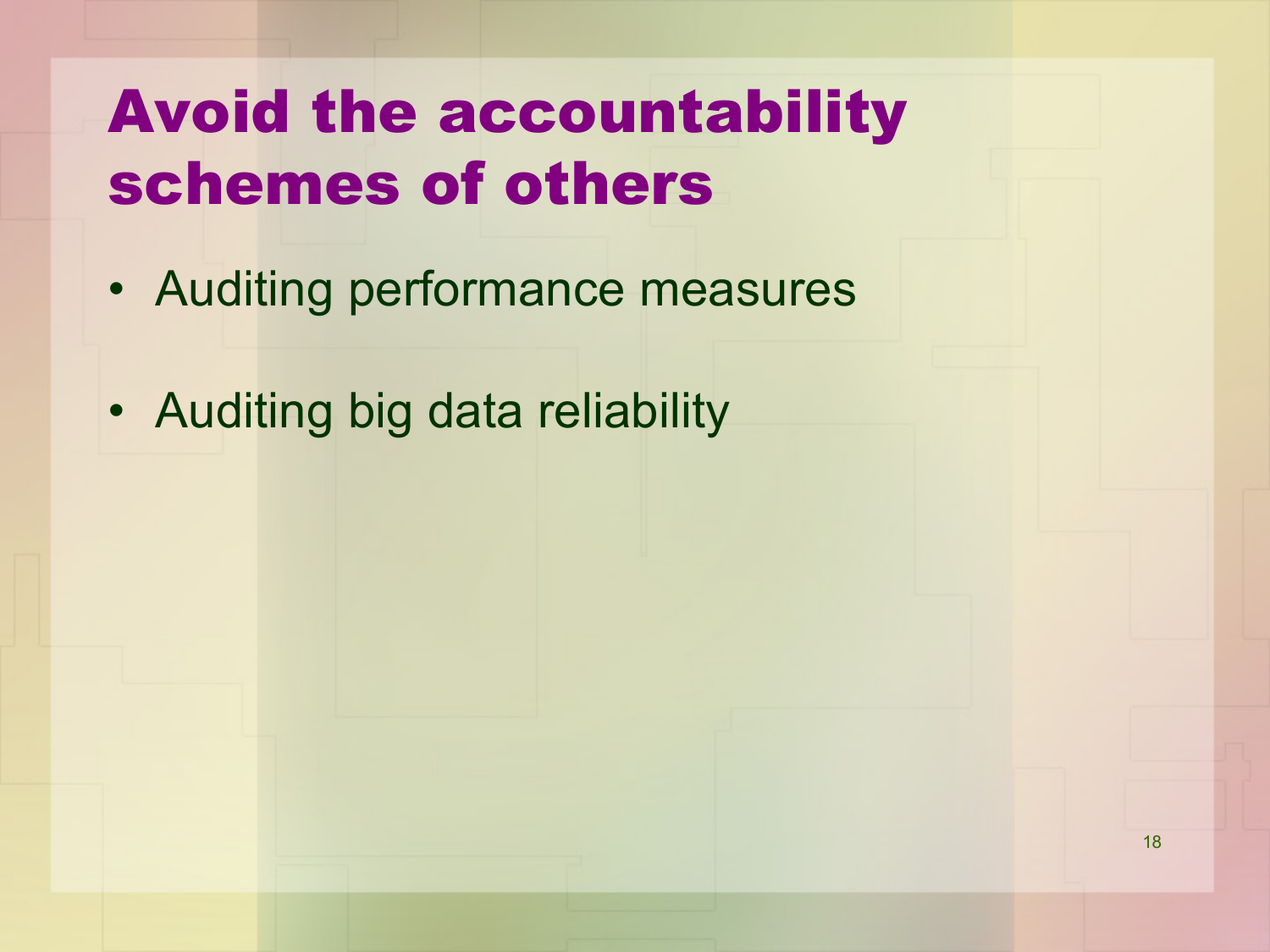# Write for the public

- We won't have reporters to translate and broadcast our audits
- Tell a story
- Make it interactive, online, visual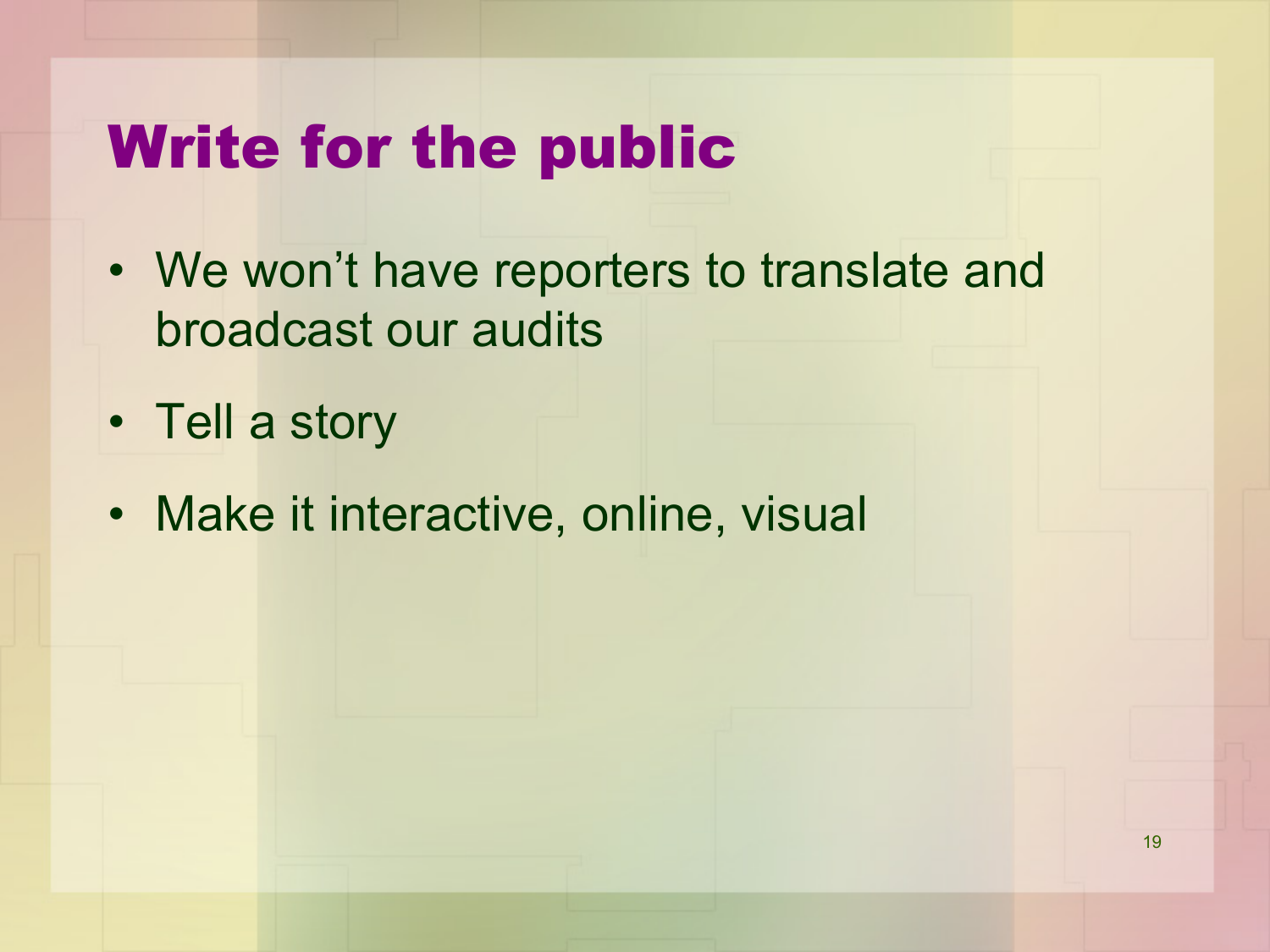# Data security audits

- If your audit data isn't secure, you risk everything
- Someone needs to be testing system security for your jurisdiction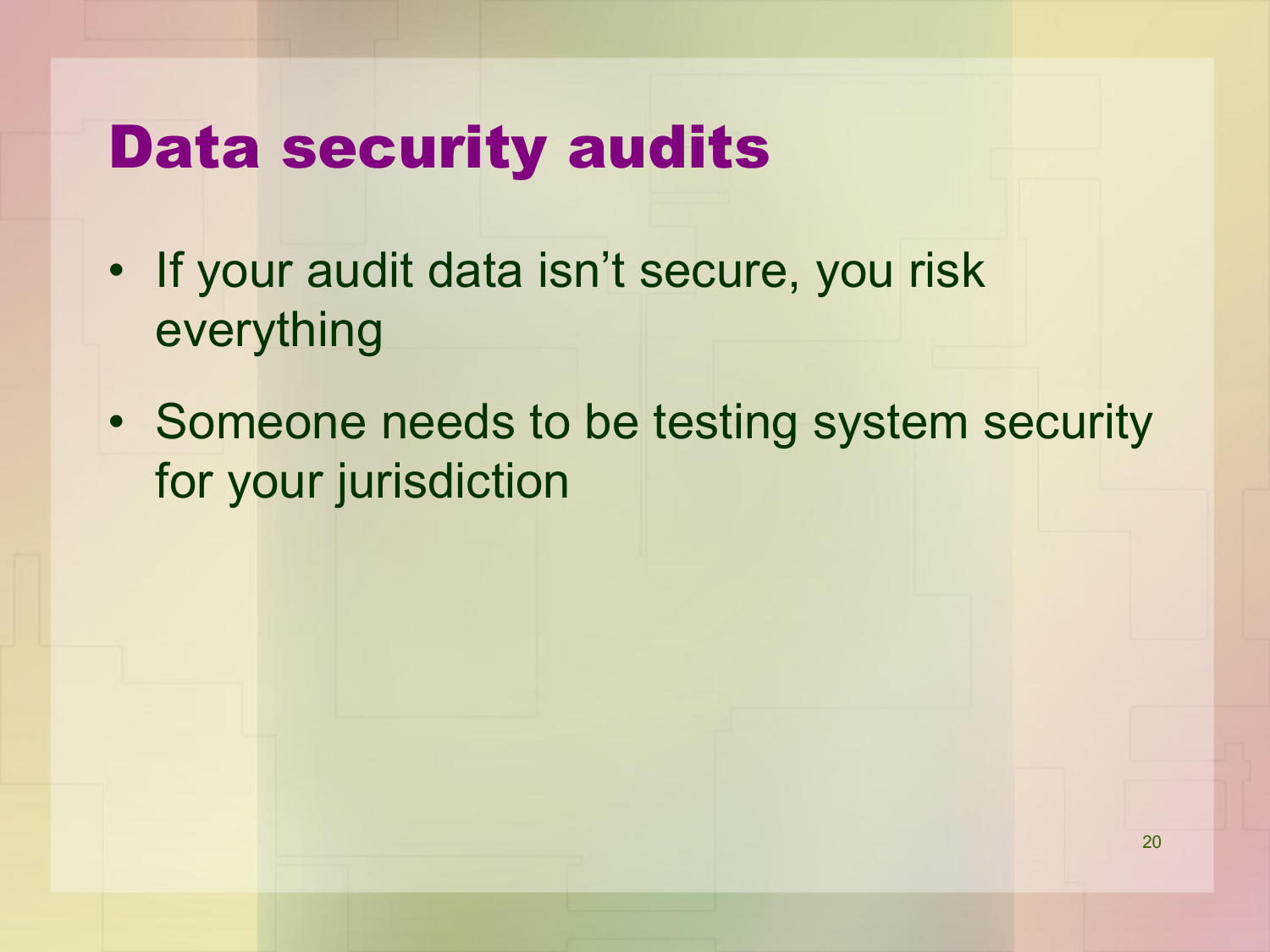# Performance chapters of the Yellow Book

- Downhill since 2003
- Larger and more repetitive
- Still missing the survey/scoping chapter
- Needs some concentrated attention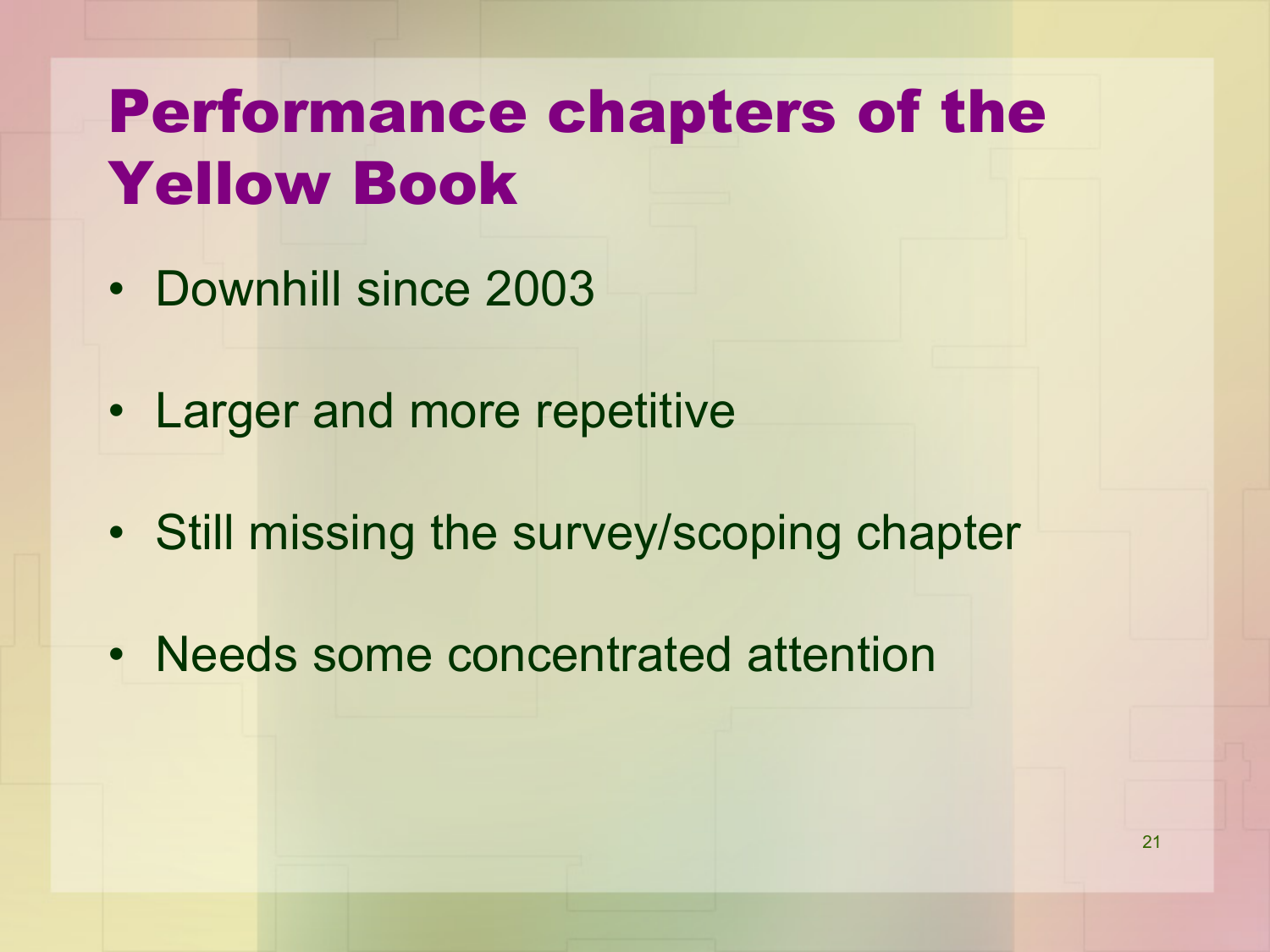# **Briefly**

- Be brave, go big, make it real, draw attention
	- Clear, compelling, concise, corroborated
- Moderation in measures
- Keep your data sword sharp, and guarded
- 2003 Yellow Book, the best ever?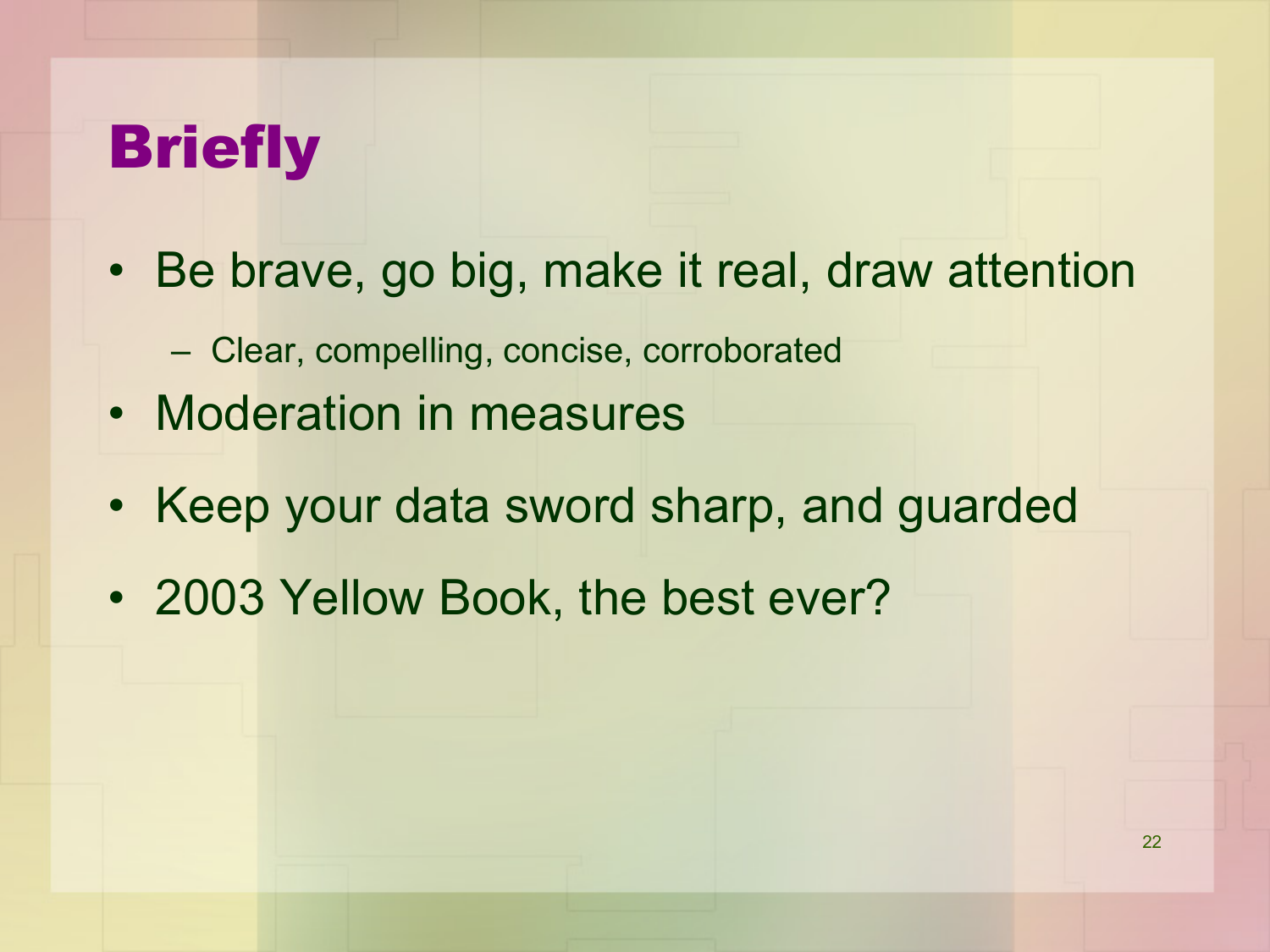*There is no passion to be found playing small - in settling for a life that is less than the one you are capable of living.*

Nelson Mandela